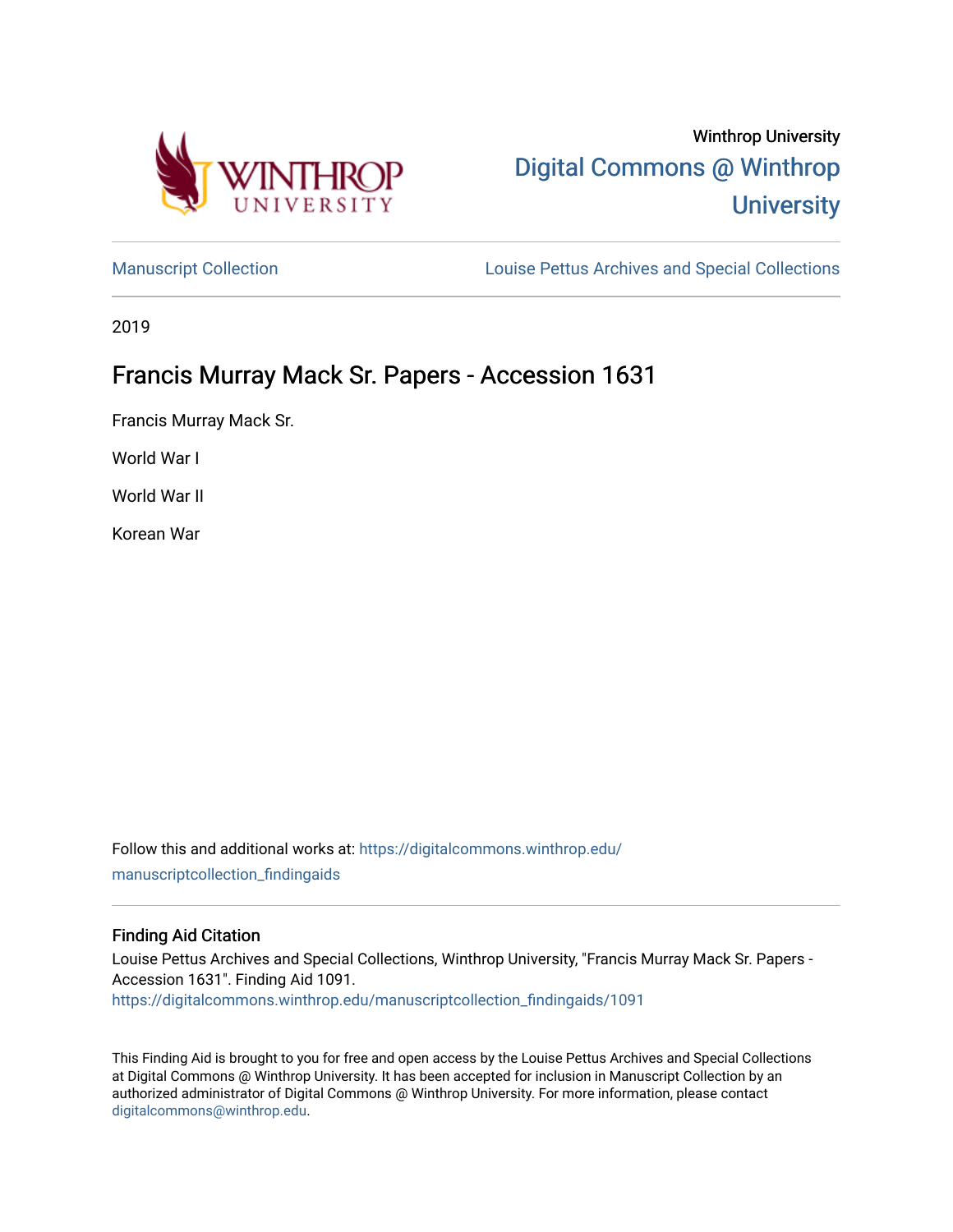## **WINTHROP UNIVERSITY LOUISE PETTUS ARCHIVES & SPECIAL COLLECTIONS**

## **MANUSCRIPT COLLECTION**

## **ACCESSION 1631**

## **FRANCIS MURRAY MACK, SR. PAPERS**

1851-1960s

111

5 boxes, 15 folders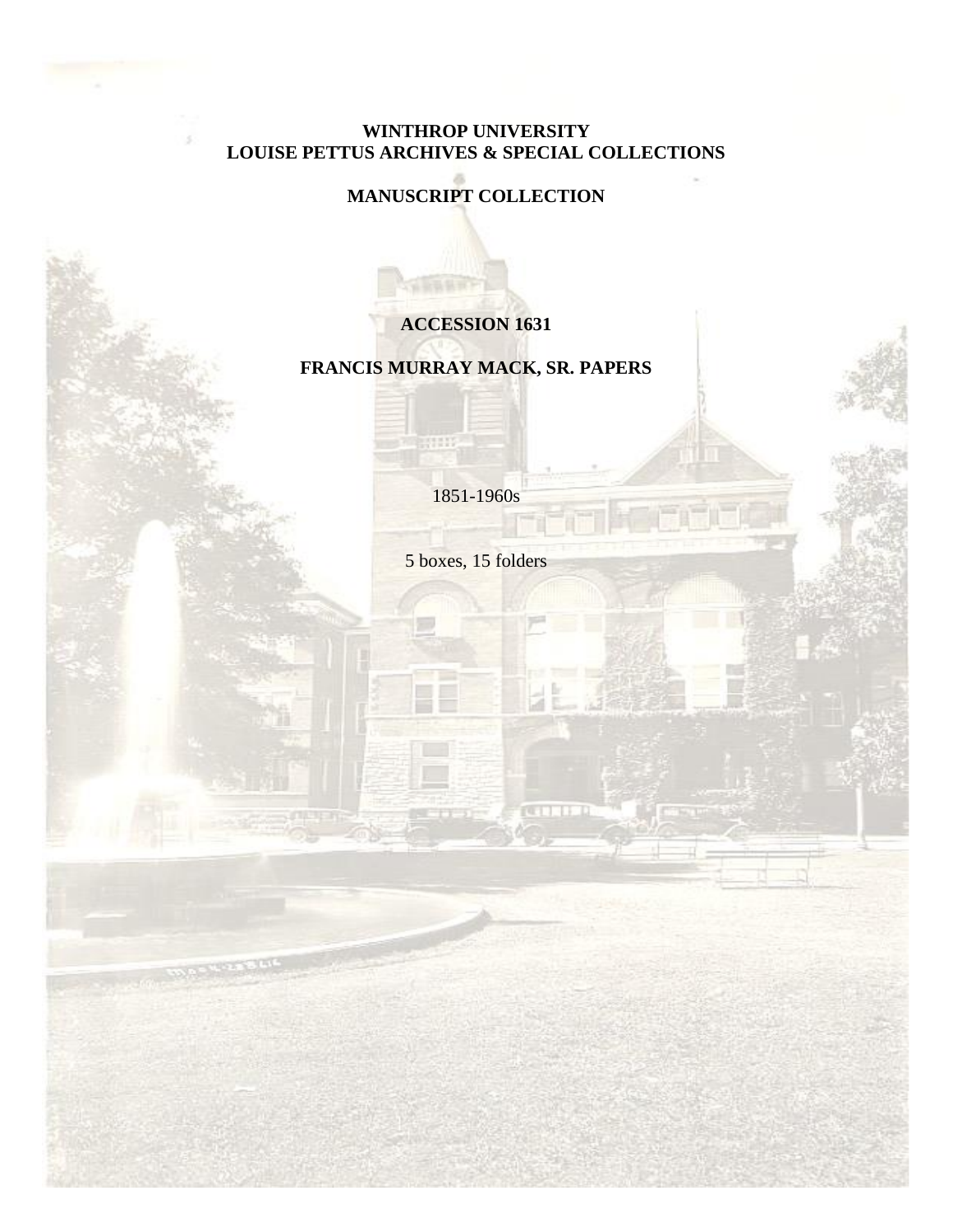#### **WINTHROP UNIVERSITY LOUISE PETTUS ARCHIVES & SPECIAL COLLECTIONS MANUSCRIPT COLLECTION**

ADDITIONS: **533**<sub>\_</sub>, \_\_\_\_, \_\_\_\_, DATE: <u>December 7, 2018</u>

ACC. NO.: **1631** PROCESSED BY: Abby B. Hieber NO. OF SECTIONS: 3

#### **FRANCIS MURRAY MACK, SR. PAPERS**

**I**

Provenance: These papers were donated to the Archives by the family of Francis Murray Mack, Sr. on October 20, 1983.

> Linear feet of shelf space occupied: 1.25 Approximate No. of pieces: 2,500 Pieces

Restrictions: Open to researchers under the rules and regulations of the Louise Pettus Archives & Special Collections at Winthrop University.

Literary Rights: For information concerning literary rights please contact the Louise Pettus Archives & Special Collections at Winthrop University.

Scope and Content: **The Francis Murray Mack, Sr. Papers consist of a certificate from the governor of South Carolina, ledgers, books on military instruction and training, newspaper clippings, letters, army certificates, books concerning Mr. Mack's fraternity (Sigma Alpha Epsilon), a family Bible (1851), various college publications, maps of South Carolina, church publications, historical publications, family genealogical papers, and manuals on the operation of machinery.**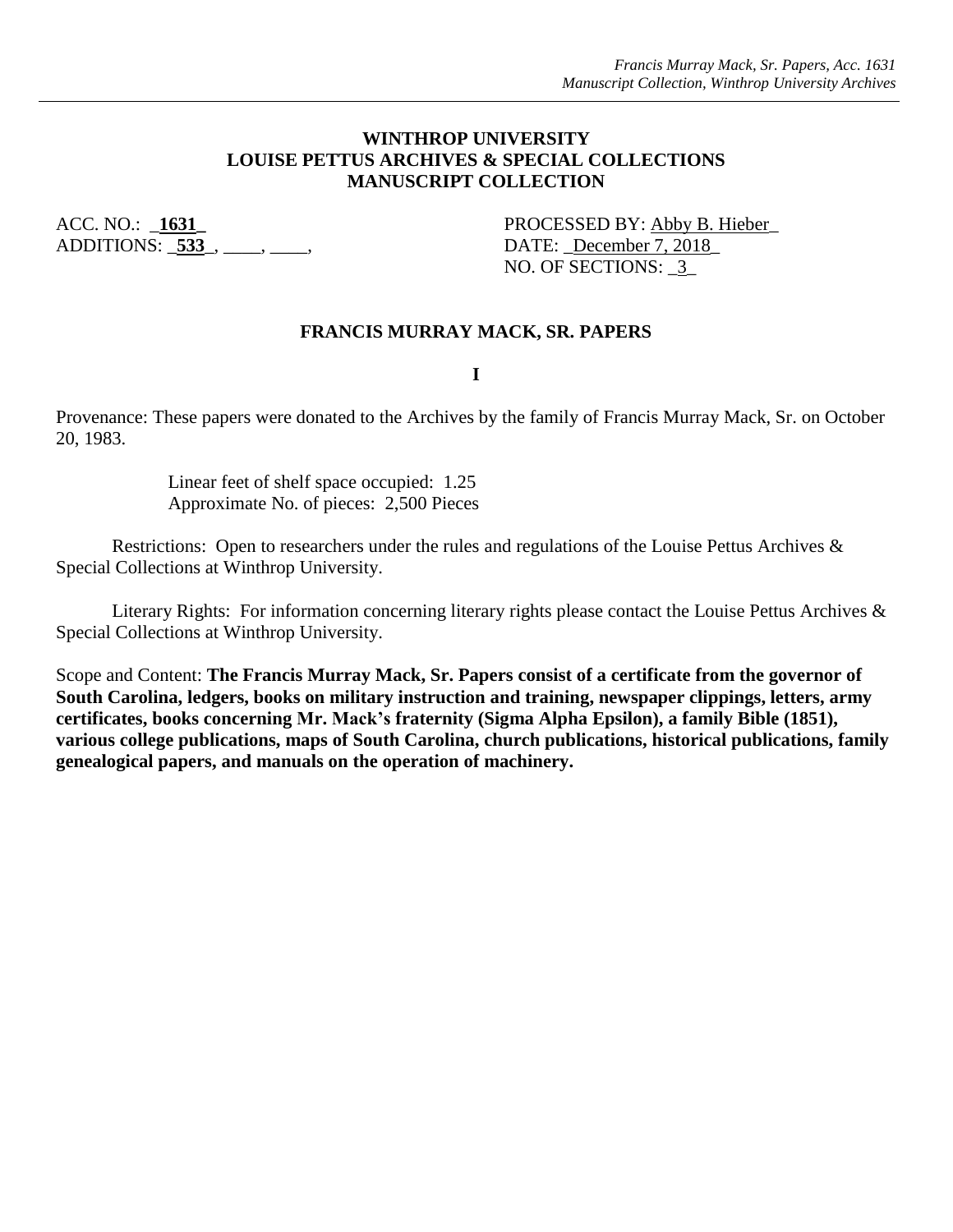## **II**

### **BIOGRAPHICAL DATA**

## **FRANCIS MURRAY MACK, SR.**

| 1887:          | Born in Fort Mill, South Carolina on<br>November $13th$ . |
|----------------|-----------------------------------------------------------|
| 1895-1901:     | Attended For Mill Academy.                                |
| 1901-1902:     | <b>Attended Douglas Fraser Preparatory</b><br>School.     |
| 1902-1904:     | Attended Davidson College.                                |
| ca. 1910:      | Joined National Guard.                                    |
| 1914:          | Mexican Border Dispute (soldier).                         |
| 1915:          | Married Elizabeth Nims White of Fort Mill, S.C.           |
| 1918-1919:     | Soldier in World War I.                                   |
| 1921-1938:     | Superintendent of Fort Mill Public Schools.               |
| 1926-ca. 1928: | Received B.A. and M.A. from University of South Carolina. |
| 1941-1945:     | Soldier in World War II.                                  |
| 1946-1947:     | Military Governor of Taegu, Korea.                        |
| 1948-1976:     | Farmer.                                                   |
| 1979:          | Died on July $29th$ .                                     |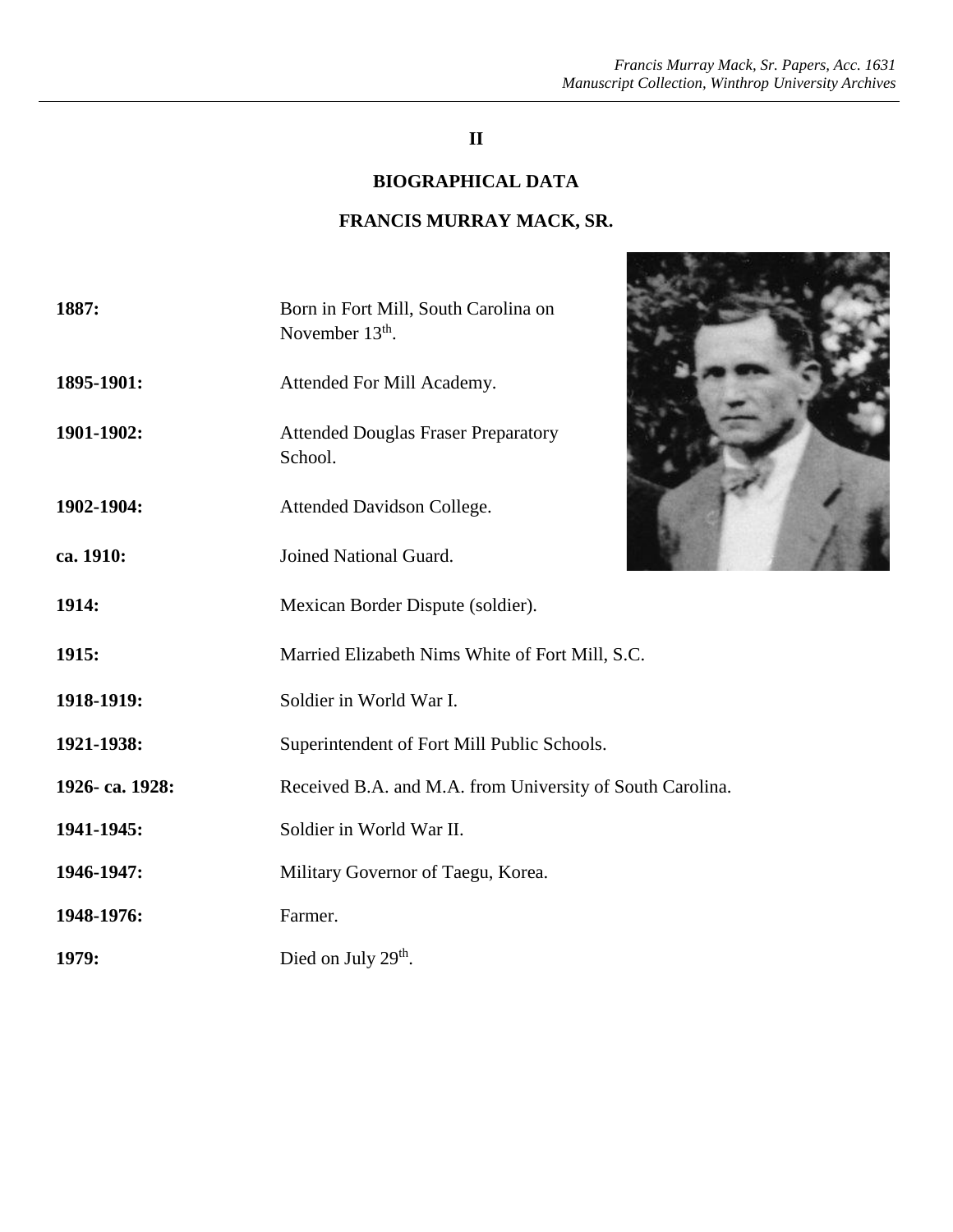#### **DESCRIPTION OF SERIES**

#### **Box(es) Folder(s) Book Title Year(s)**

1 1-2 MASONRY: BOOKS/PAMPHLETS: 1857-1919 Campbell, B. Rush. "Report on Foreign Correspondence," 1870, Charleston, S.C.

> Desaussure, Wilmot G. *Kershaw Lodge, of Camden, South Carolina*, 1876, Charleston, S.C.

Link, C. S. *A History of Catawba Lodge No. 56*, 1923, Richmond, VA.

Melish, Thomas J. "The Masonic Review," 1878, Cincinnati, Ohio.

Meynardie, E.J. "Proceedings of Allen Lodge, No. 38, on the Occasion of the Dedication of Their New Masonic Hall," 1857, Charleston, S.C.

No Author. "Address on the History of the Freemasonry in South Carolina," 1878, Charleston, S.C.

No Author. "George Washington as a Mason, 1903, New York, N.Y.

No Author. "Proceedings of the Most Worshipful Grand Lodge of Ancient Freemasons of South Carolina at the Annual Communications," 1870, Charleston, S.C.

No Author. "Proceedings of the Most Worshipful Grand Lodge of Ancient Freemasons of South Carolina at Five Several Annual Communications," 1866, Charleston, S.C.

No Author. *Review of the Proceeding of Sister Jurisdictions*, 1926.

No Author. "South Carolina Masonic Journal," 1919.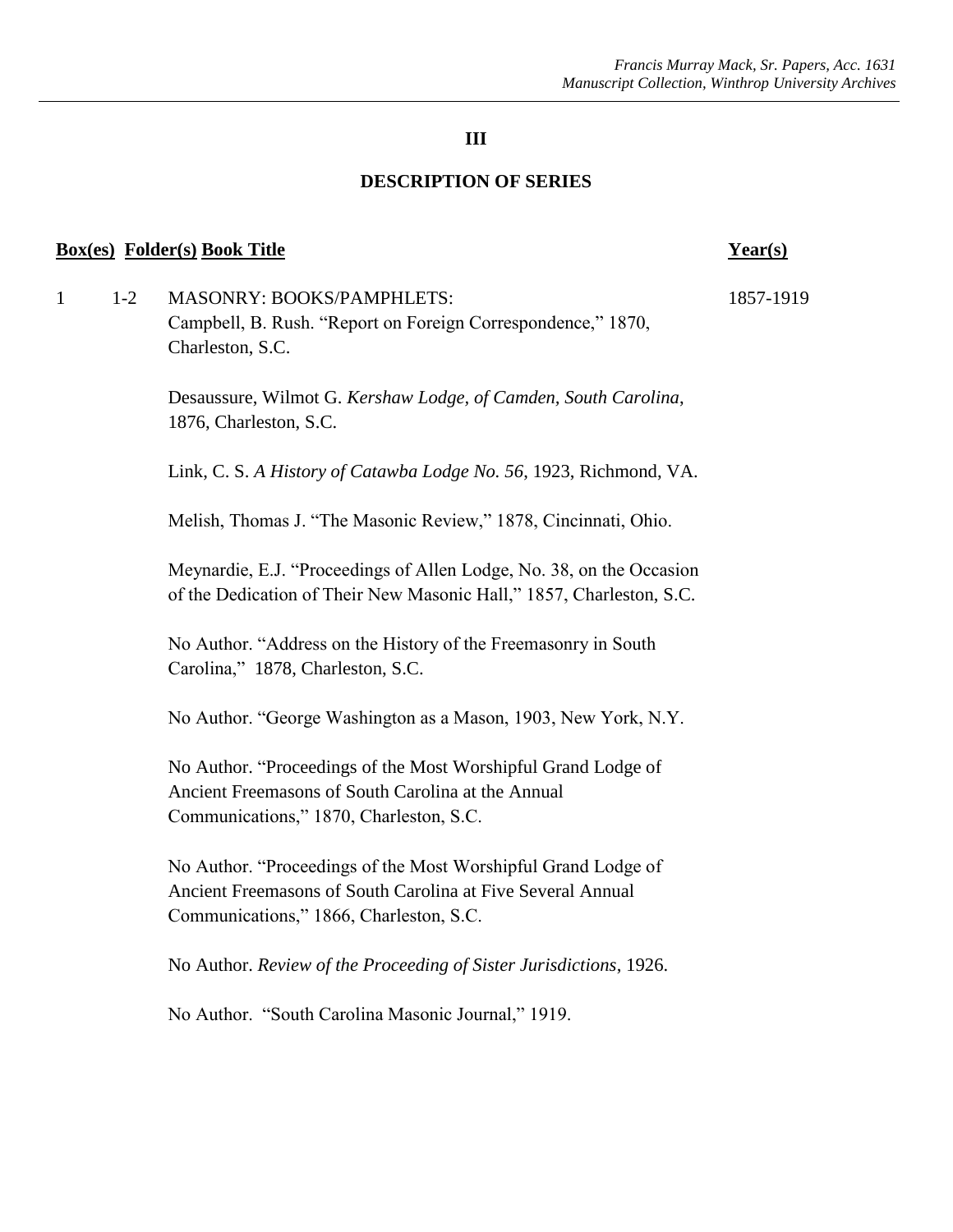## **DESCRIPTION OF SERIES (cont.)**

|                | <b>Box(es)</b> Folder(s) | <b>Series</b>                                                                                                                                                                                                                                                                                                                                                                                                                                                                                                                                                                                                                                                         | Year(s)   |
|----------------|--------------------------|-----------------------------------------------------------------------------------------------------------------------------------------------------------------------------------------------------------------------------------------------------------------------------------------------------------------------------------------------------------------------------------------------------------------------------------------------------------------------------------------------------------------------------------------------------------------------------------------------------------------------------------------------------------------------|-----------|
| $\overline{2}$ | 3                        | <b>CHURCH PUBLICATIONS: PAMPHLETS/BULLETINS</b><br>This series consists of a theology catalogue (1848), a copy of "The<br>Story of the Samaritans," published by the Presbyterian Board of<br>Publication, and church bulletins from Ebenezer Presbyterian Church<br>(1955), Mount Zion Presbyterian Church (1959), and Salem Black<br>River Presbyterian Church (1959). Also included is a bicentennial<br>pamphlet celebrating two hundred years of Salem Black River<br>Presbyterian Church (1759-1959).                                                                                                                                                           | 1848-1959 |
| $\overline{2}$ | 4                        | <b>MISCELLANEOUS: PAPERS</b><br>This series consists of oddities such as a 1919 South Carolina Motor Vehicle<br>Registration Certificate belonging to Mrs. Mack, an Application for membership<br>to the National Society of the Daughters of the American Revolution (1903),<br>papers certifying that Mr. Mack does not own poll tax for the year of 1947 and is<br>a qualified elector of the town of Fort Mill (1934), receipts, instruction papers on<br>radiators and battery installation for automobiles, fence posts, and roofing. And<br>fencing order forms from the Tiger Fence Company (1921). Also, a Washington<br>and Lee University bulletin (1913). | 1903-1947 |
| $\overline{2}$ | 5                        | <b>NEWSPAPER CLIPPINGS:</b><br>This series consists of newspaper clippings from The Winthrop<br>College News (1923), The Jr. Order Magazine (1924), The News and<br>Courier (1966), The Fort Mill Times (1979), and The State (1928).<br>*Note, the newspaper, The State (1928), has been placed in oversized<br>storage, Oversize Drawer: 28, Oversize Folder: 104, Item Number:<br>$712*$                                                                                                                                                                                                                                                                           | 1923-1979 |
| $\overline{2}$ | 6                        | <b>MAGAZINES:</b><br>This series consists of magazines such as The Woman Citizen (1917),<br>Montauk (1960), Vertical Farming (1916), The Record (1974-75),<br>L'ilustration (July 1919), The Beta Club Journal (1939), and The<br>Black Cat: A Monthly Magazine of Original Short Stories (1896).<br>*Note, the magazine, L'ilustration, has been placed in oversized<br>storage, Oversize Drawer: 28, Oversize Folder: 104, Item Number:<br>$714*$                                                                                                                                                                                                                   | 1896-1975 |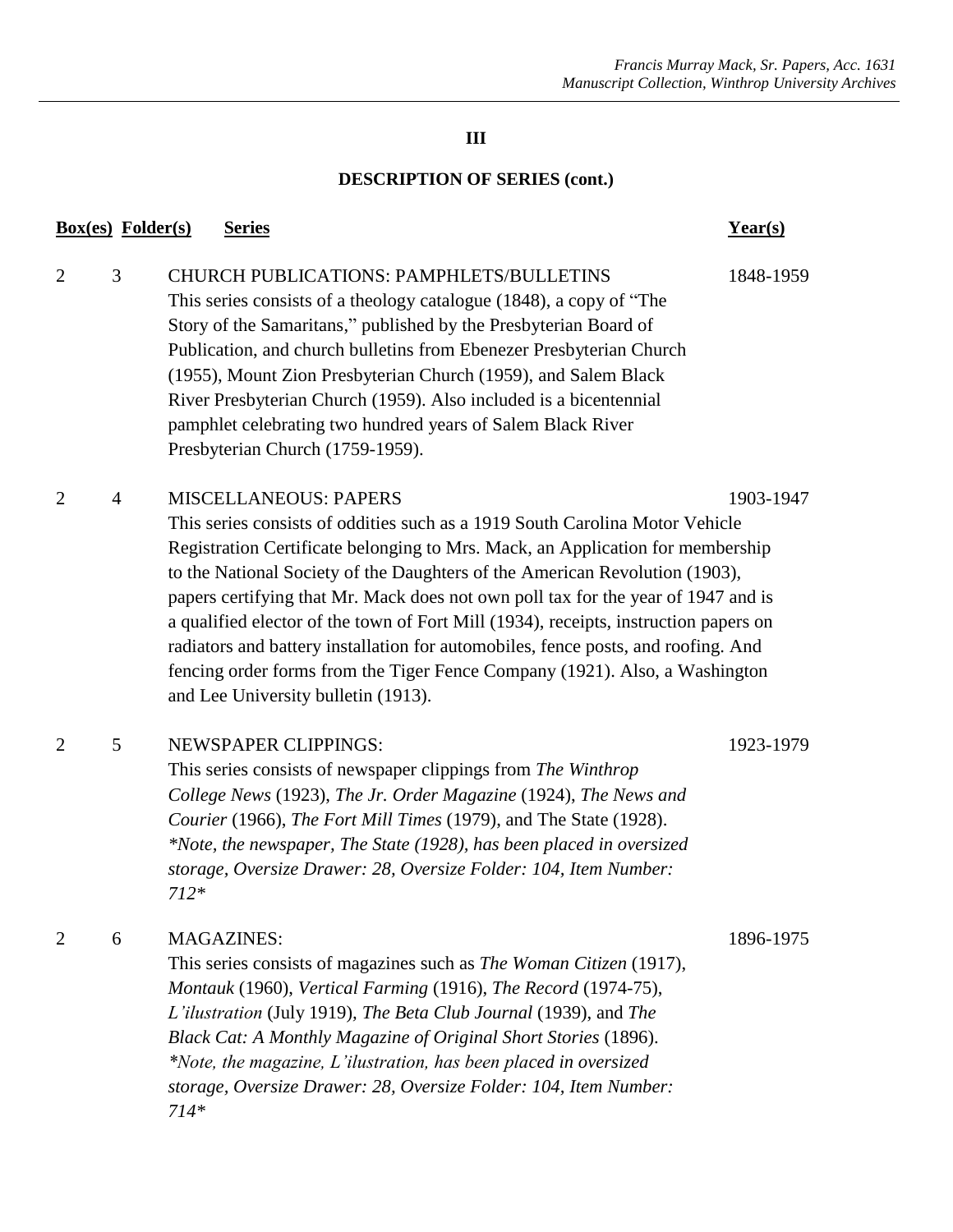## **DESCRIPTION OF SERIES (cont.)**

| <b>Box(es)</b> Folder(s) |           | <b>Series</b>                                                                                                                                                                                                                                                                                                                                                                                                                                                                                                                                                                                                                                                                                          | Year(s)   |
|--------------------------|-----------|--------------------------------------------------------------------------------------------------------------------------------------------------------------------------------------------------------------------------------------------------------------------------------------------------------------------------------------------------------------------------------------------------------------------------------------------------------------------------------------------------------------------------------------------------------------------------------------------------------------------------------------------------------------------------------------------------------|-----------|
| 3                        | $7-9$     | <b>ACADEMIC PUBLICATIONS:</b><br>This series includes various publications from Davidson College such<br>as college catalogues from the years 1882-1886, bulletins from the<br>years 1837-1907; a copy of The Davidson Monthly (June, 1897), as<br>well as a copy of the Constitution and Charter of Davidson College<br>(June, 1887). This series also contains a Winthrop University<br>catalogue (1920), pamphlets for Oglethorpe University, South<br>Carolina Elementary School Manual (1928), Jackson College<br>catalogue (1846), University of South Carolina bulletin, Catalogue of<br>the Members of the Philomathean Society (1830), and a pamphlet for<br>the Donald Fraser School (1907). | 1830-1920 |
| 4                        | $10 - 11$ | INSTRUCTIONAL BOOKS & PAMPHLETS/TRAINING MANUALS                                                                                                                                                                                                                                                                                                                                                                                                                                                                                                                                                                                                                                                       | 1913-1943 |
|                          |           | No Author. "Dodge Brothers Starting, Lighting and Ignition Systems,"<br>1919, Rochester, N.Y.                                                                                                                                                                                                                                                                                                                                                                                                                                                                                                                                                                                                          |           |
|                          |           | No Author. "Easier and Quicker Cultivation with Two Horse Riding<br>and<br>Walking Cultivators," n.d. Buffalo, N.Y.                                                                                                                                                                                                                                                                                                                                                                                                                                                                                                                                                                                    |           |
|                          |           | No Author. "Fordson Tractor Manual," 1920, HighlandPark,<br>Michigan.                                                                                                                                                                                                                                                                                                                                                                                                                                                                                                                                                                                                                                  |           |
|                          |           | No Author. "How to Conduct a Bank Account," n.d. East Point, GA.                                                                                                                                                                                                                                                                                                                                                                                                                                                                                                                                                                                                                                       |           |
|                          |           | No Author. "Instruction: Stewart Carburetors." N.d. Detroit, MI.                                                                                                                                                                                                                                                                                                                                                                                                                                                                                                                                                                                                                                       |           |
|                          |           | No Author. "Instruction for the Operation and Care of Hart-Parr 30<br>Tractor." Charles City, Iowa.                                                                                                                                                                                                                                                                                                                                                                                                                                                                                                                                                                                                    |           |
|                          |           | No Author. "Jaguar and Tiger Brand Products," n.d. Clarksville,<br>TENN.                                                                                                                                                                                                                                                                                                                                                                                                                                                                                                                                                                                                                               |           |
|                          |           | No Author. "Kerosene Tractors and Grand Detour Plows." N.d.<br>Racine,                                                                                                                                                                                                                                                                                                                                                                                                                                                                                                                                                                                                                                 |           |

WI.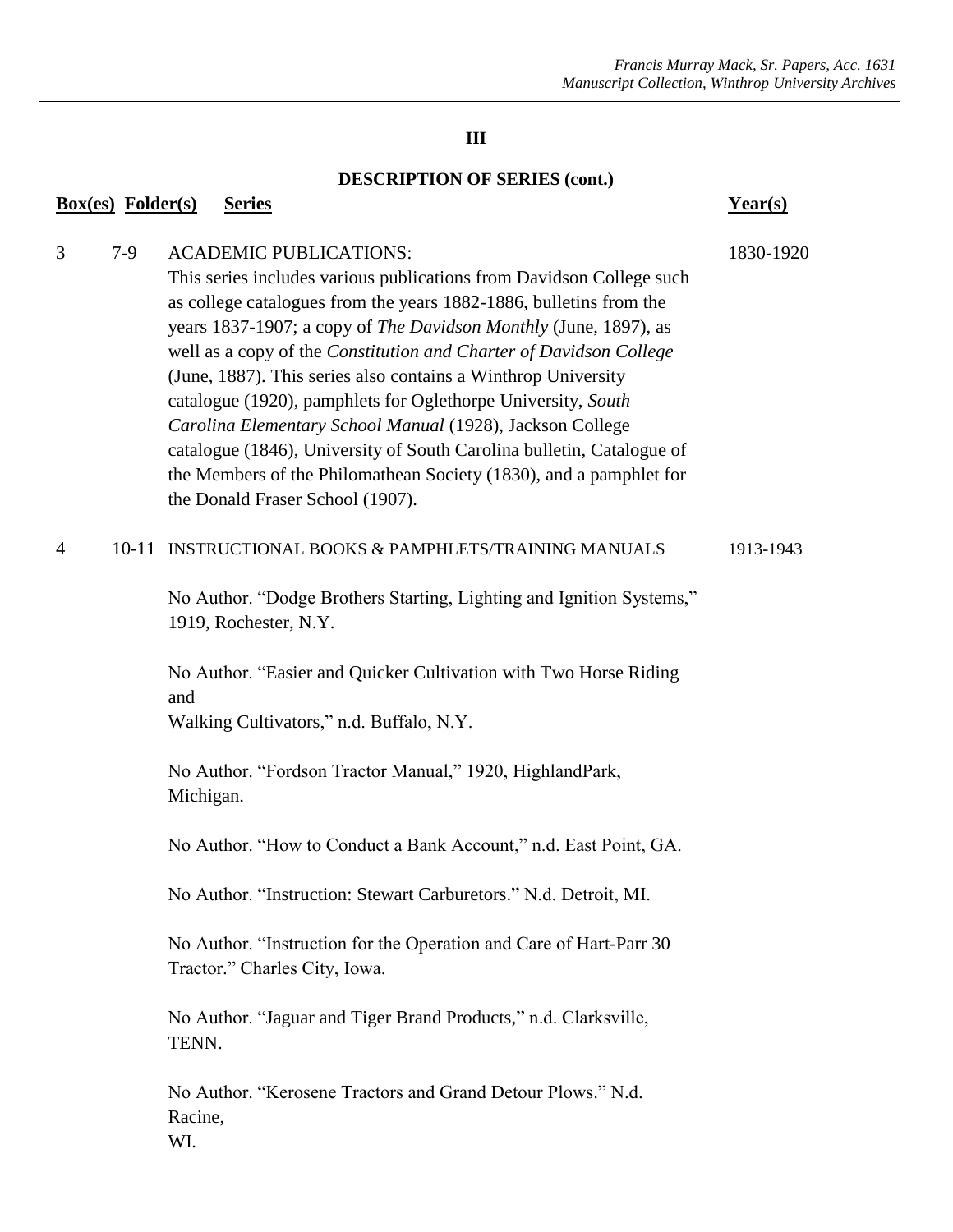### **DESCRIPTION OF SERIES (cont.)**

| <b>Box(es)</b> Folder(s) Book Title |           |                                                                                                                                  | Year(s)   |
|-------------------------------------|-----------|----------------------------------------------------------------------------------------------------------------------------------|-----------|
| 4                                   | $10 - 11$ | INSTRUCTIONAL BOOKS & PAMPHLETS/TRAINING<br>MANUALS (cont.)                                                                      | 1913-1943 |
|                                     |           | No Author. "Lighting Batteries and Starting Batteries," n.d. Cleveland,<br>Ohio.                                                 |           |
|                                     |           | No Author. "Oldsmar Garden Tractor: The Popular Priced Machine<br>Which is Attracting so Much Attention," n.d. Oldsmar, Florida. |           |
|                                     |           | No Author. "Stewarts Vacuum Gasoline System," n.d. Chicago, IL.                                                                  |           |
|                                     |           | No Author. "Syllabus of Instructor Training," n.d. Camp Shelby,<br>MISS.                                                         |           |
|                                     |           | No Author. "Technical Manual & Army Arithmetic," 1943.                                                                           |           |
|                                     |           | No Author. "The Black Mystery Box Explained," 1919, Niagara Falls,<br>N.Y.                                                       |           |
|                                     |           | No Author. "Tiger Brand Roofing, Paints, Fencing, Barb Wire, Gates,<br>Etc." 1921.                                               |           |
|                                     |           | Wolfe, Stanley L. Department of Agriculture, Commerce and<br>Industries, 1913, Columbia, S.C.                                    |           |
| 4                                   | 12        | <b>BOOKS ON STATE AGRICULTURE AND PROPERTIES: 1888-1913</b>                                                                      |           |
|                                     |           | Craig, W. J, et al. The Nation's Garden Spot, Atlantic Coast Line<br>Railroad Company. n.d.                                      |           |
|                                     |           | Mack, Jos B. A Historical Sketch of Rocky River Church, 1913.                                                                    |           |
|                                     |           | Nesbitt, R. T. Home-Seekers and Investors, 1895. Atlanta, GA.                                                                    |           |
|                                     |           |                                                                                                                                  |           |

No Author. *A Sketch of the Resources and Industries of South Carolina*, 1888, The State Department of Agriculture, Charleston, S.C.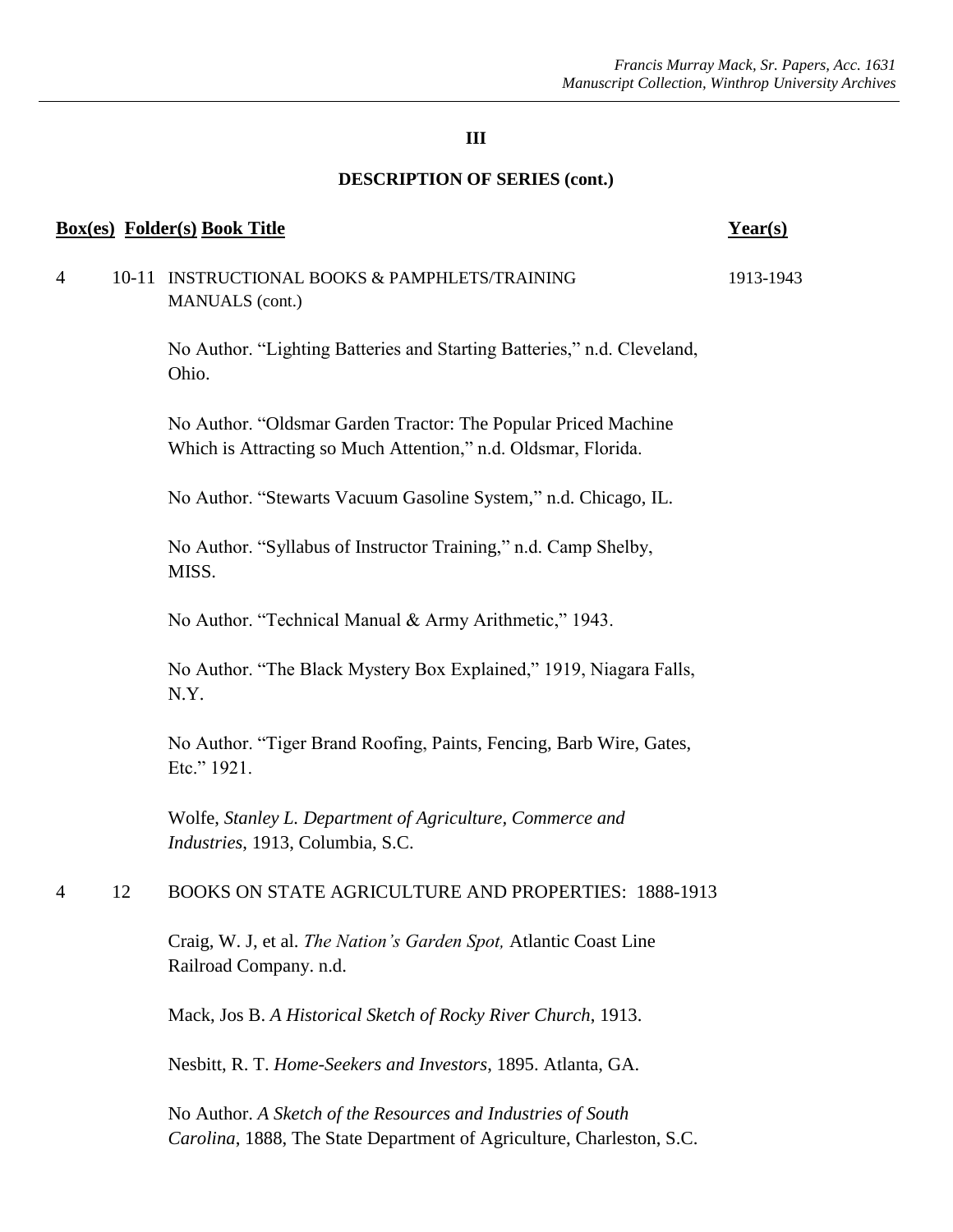## **DESCRIPTION OF SERIES (cont.)**

| <b>Box(es)</b> Folder(s) Book Title |    | $Year(s)$                                                                                                                                                                   |           |
|-------------------------------------|----|-----------------------------------------------------------------------------------------------------------------------------------------------------------------------------|-----------|
| 5                                   | 12 | BOOKS ON STATE AGRICULTURE AND PROPERTIES (cont.)<br>No Author. Commissioner of Agriculture Commerce and Industries of<br>the State of South Carolina, 1913, Columbia, S.C. | 1888-1913 |
|                                     |    | No Author. South Carolina: The Land Where Everything Grows, n.d.,<br>Newton & Newton. Bennettsville, S.C.                                                                   |           |
|                                     |    | No Author. The Land of Manatee: Properties for Sale in Manatee<br>County Florida, n.d. Portsmouth, Virginia.                                                                |           |
|                                     |    | No Author. The Progressive South: Southwest Georgia, 1893,<br>Atlanta, GA.                                                                                                  |           |
|                                     |    | White, J.H., Fruit and Vegetable Growing in Manatee County,<br>Florida, Industrial Department Seaboard Air Line Railway. Norfolk,<br>VA. nd                                 |           |
| 5                                   |    | 13-15 MISCELLANEOUS: BOOKS<br>Arnot, Frederick Stanley. From the Zambesi to Benguella, 1884,<br>London.                                                                     | 1851-1954 |
|                                     |    | Bradford, William R. Twenty-One Governors of South Carolina, 1954,<br>York, S.C.                                                                                            |           |
|                                     |    | Carhartt, Hamilton. Railroad Time Book. N.d.                                                                                                                                |           |
|                                     |    | Holy Bible, 1851, Philadelphia.                                                                                                                                             |           |
|                                     |    | Martin, John. The Romance of Rubber, 1928, New York, N.Y.                                                                                                                   |           |
|                                     |    | No Author. A Century of Population Growth, 1909, Washington<br>Government<br>Printing Office.                                                                               |           |
|                                     |    | No Author. East Hampton: An Invitation to Visit the Home of "Home,<br>Sweet Home," n.d.                                                                                     |           |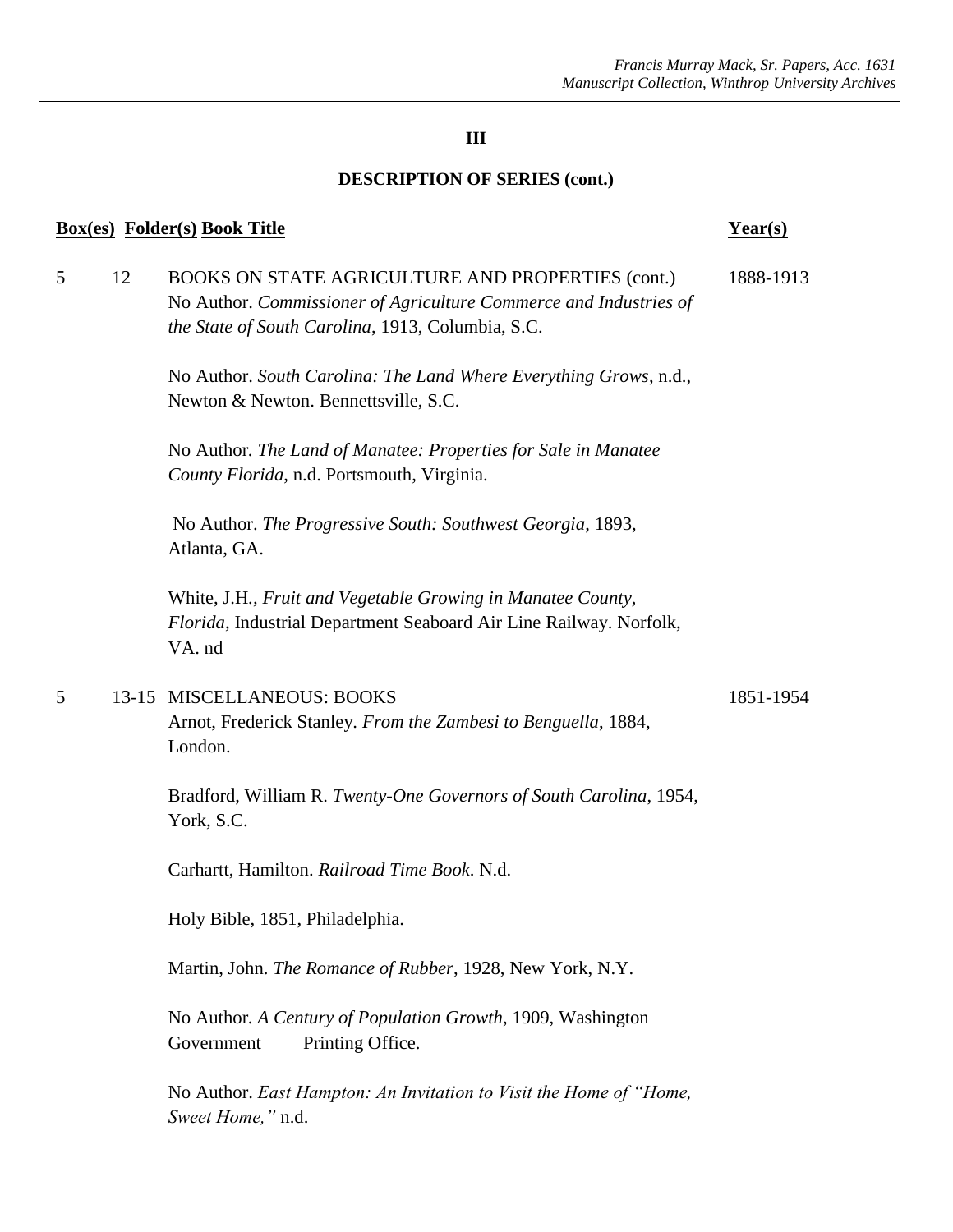#### **DESCRIPTION OF SERIES (cont.)**

#### **Box(es) Folder(s) Book Title Year(s)**

5 13-15 MISCELLANEOUS: BOOKS (cont.) 1851-1954 No Author. *List of Publications of the Bureau of American Ethnology*, 1932, Washington.

No Author*. Modern Art*, 1931, Oklahoma.

No Author. *The Great Masters: American and European*, n.d. Oklahoma.

No Author. *Day*, n.d. *\*Personal receipt book of Mr. Mack.\** S.H. & B. *Journal, No. 1*, 1888, New York, N.Y.

Warner, Henry E. *The Making of a Newspaper*, 1931, Baltimore, MD.

*\*Note: S.H. & B. Journal, No. 1, 1888, New York, N.Y., No Author. Day, n.d., and the Bible placed on shelf\**

#### SIGMA ALPHA EPSILON BOOKS: 1911-1928

Levere, William C. *The History of the Sigma Alpha Epsilon Fraternity: Volume I*, 1911, Evanston, Ill.

Levere, William C. *The History of the Sigma Alpha Epsilon Fraternity: Volume II*, 1911, Evanston, Ill.

Levere, William C. *The History of the Sigma Alpha Epsilon Fraternity: Volume III*, 1911, Evanston, Ill.

Levere, William C. *A Paragraph History of Sigma Alpha Epsilon*, 1916, Evanston, Ill.

Levere, William C. *Sigma Alpha Epsilon in the World War*, 1928, Menasha, Wisconsin.

Maxwell, W. J. *General Catalogue of Sigma Alpha Epsilon*, 1918. *\*Books were placed on shelf\**